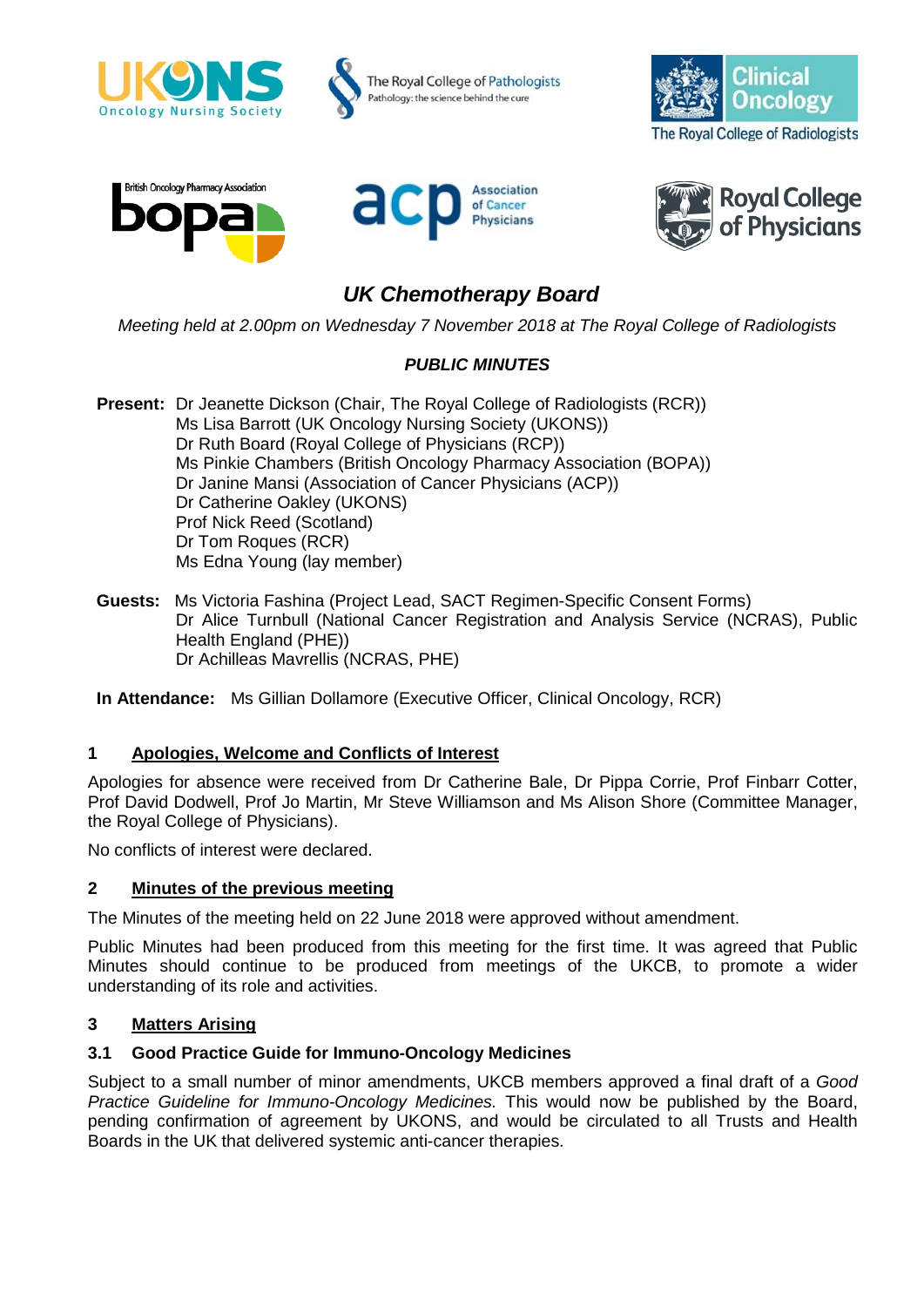# **3.2 Cancer Patient Treatment Record**

Following discussion at the previous meeting, CRUK had amended the draft of a new Cancer Patient Treatment Record. This would be published in time for launch at the UKONS annual conference on 16-17 November 2018. It would not yet be available in electronic format but hard copies could be ordered from [Cancer Research UK.](https://publications.cancerresearchuk.org/publication/your-cancer-treatment-record) It was intended that an App might be available in due course.

### **3.3 Acute Oncology Initial Management Guidelines**

The final version of these guidelines had been produced in the summer. The UKCB was awaiting agreement by all professional body members of the UKCB for their logos to be added to this document to indicate their support.

### **3.4 Cancer Treatments and Sepsis**

UKCB members had previously commented on a draft of a patient leaflet on cancer treatments and sepsis. The final version would be published in mid-November.

### **4 Chemotherapy Board Workstreams**

#### **4.1 Chemotherapy Consent Forms – update**

The UKCB received an update on progress with the project to develop national regimen-specific SACT consent forms. Seventy seven consent forms were published in year 3 of the project, bringing the total number of forms to 229. Two groups of forms had yet to be completed – for skin nonmelanoma and for neuro-endocrine and adrenocortical cancers.

A survey of uptake of the SACT consent forms in 2018 indicated that an increasing number of hospitals were now using the forms. Feedback on the forms was generally positive feedback although some concerns were expressed about the length of the forms, some operational processes in their use and the non-availability of forms for paediatric and haematological cancers.

The National Steering Group for the SACT consent forms project had met for the first time in July and would continue to report to the UKCB as the governing body for the SACT consent forms.

#### **4.2 Age is no Barrier to Chemotherapy**

The results of this project had been submitted to *Lancet Oncology* for publication. There were plans for a more in-depth analysis of three tumour groups in breast, colon and lung cancers.

#### **4.3 Chemotherapy Workforce**

The UKCB had published a statement on the non-surgical cancer treatment workforce. This had been sent to the Chief Executive of Health Education England (HEE) and a response had been received.

UKCB members noted the ongoing work by both HEE and NHS England on the cancer workforce and the importance of ensuring that this addressed all professionals within the non-surgical cancer treatment workforce, including non-medical prescribers and oncology pharmacists. Workforce remained a key priority for the UKCB.

### **5 Proposal for collaborative Neutropenic Sepsis information 'bundle' launch 2019**

The UKCB agreed its support for collaborative working by a number of key stakeholders to produce and launch a national resource on sepsis. The intention behind this was to standardise care and promote risk-stratification.

## **6 Chemotherapy Data**

#### **6.1 SACT Dataset update**

UKCB members received a presentation from Dr Alice Turnbull about the ongoing collection, analysis and reporting of SACT Data in England. They welcomed the progress being made not only with SACT data collection but also with plans for national reporting.